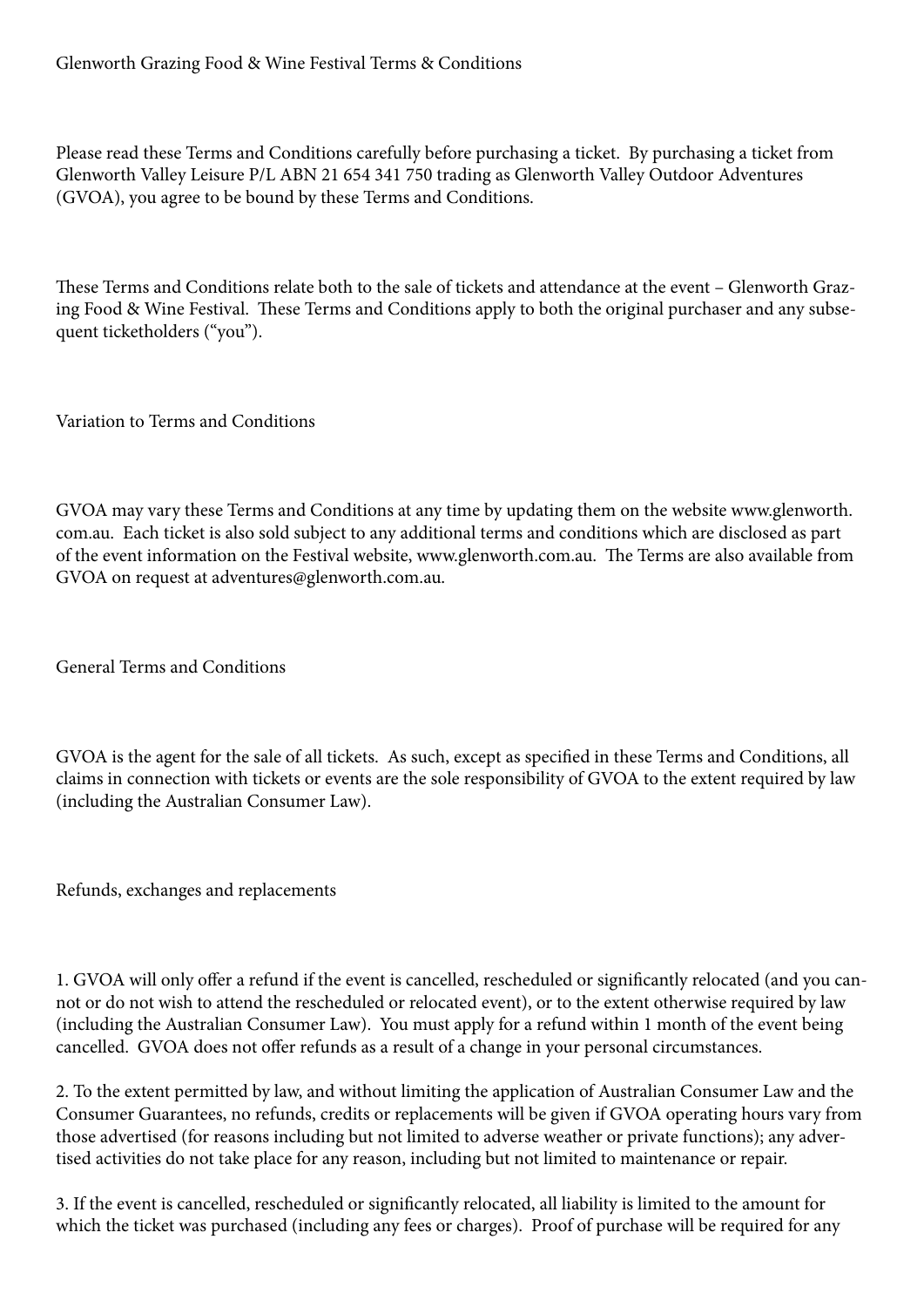refund or exchange. Unless required by law (including the Australian Consumer Law), GVOA will not be liable for any other losses incurred by you as a result of the cancellation, rescheduling or relocation of an event, including any travel and accommodation expenses.

4. GVOA will only replace lost, stolen, damaged or destroyed tickets if the authenticity of the ticket can be verified, including proof of purchase, and if you give reasonable notice before the event. GVOA may charge a reasonable fee for the replacement of ticket/s.

5. You should carefully consider the refund and cancellation policies of travel, accommodation and other goods or service providers when making arrangements for attendance at an event. You may also wish to consider taking out a relevant insurance policy to cover for any losses in the event of cancellation, rescheduling or relocation.

6. Tickets purchased for a specific day of the festival may be changed to the alternate date up to seven (7) days prior to the event via written request to adventures@glenworth.com.au.

Variations to festival

1. The GVOA reserves the right to add, withdraw, reschedule or substitute artists and/or vary advertised programs, prices, venues, (including ticket categories) and audience capacity.

Conditions of entry

1. Admission to an event is subject to GVOA Terms and Conditions. In particular, the following form part of the terms unless otherwise specified:

2. Risk Warning. GVOA is a provider of recreational services and activities as defined under the NSW Civil Liability Act. You are warned, acknowledge and accept that entering onto GVOA land is an inherently dangerous place that contains all manner of obstacles, risks (including obvious risks) and dangers, both known and unknown, natural and man made which may result in loss or damage to your property, personal injury or even death. Knowing this to be the case, if you choose to come onto GVOA land or participate in any of the activities offered you do so entirely at your own risk and to the extent permitted by law, you release and indemnify GVOA and its officers, employees, agents and contractors from and against any claim or liability of any nature in relation to injury or death, from you or any third party which might arise from entry to, participation in, any of the activities occurring at GVOA by you and any accompanying persons and/or minors regardless of how the damage, injury or death is sustained or caused.

3. You may be denied entry into, or removed from, an event where GVOA feels they have reasonable grounds to do so, including if you breach these Terms and Conditions, or you are intoxicated, under the influence of illicit drugs, inappropriately attired or adversely affecting the enjoyment of the event by others.

4. If you arrive late, you may not be admitted if the event attendance has reached capacity.

5. You may be required to submit to a search of your person and/or possessions before entering the event.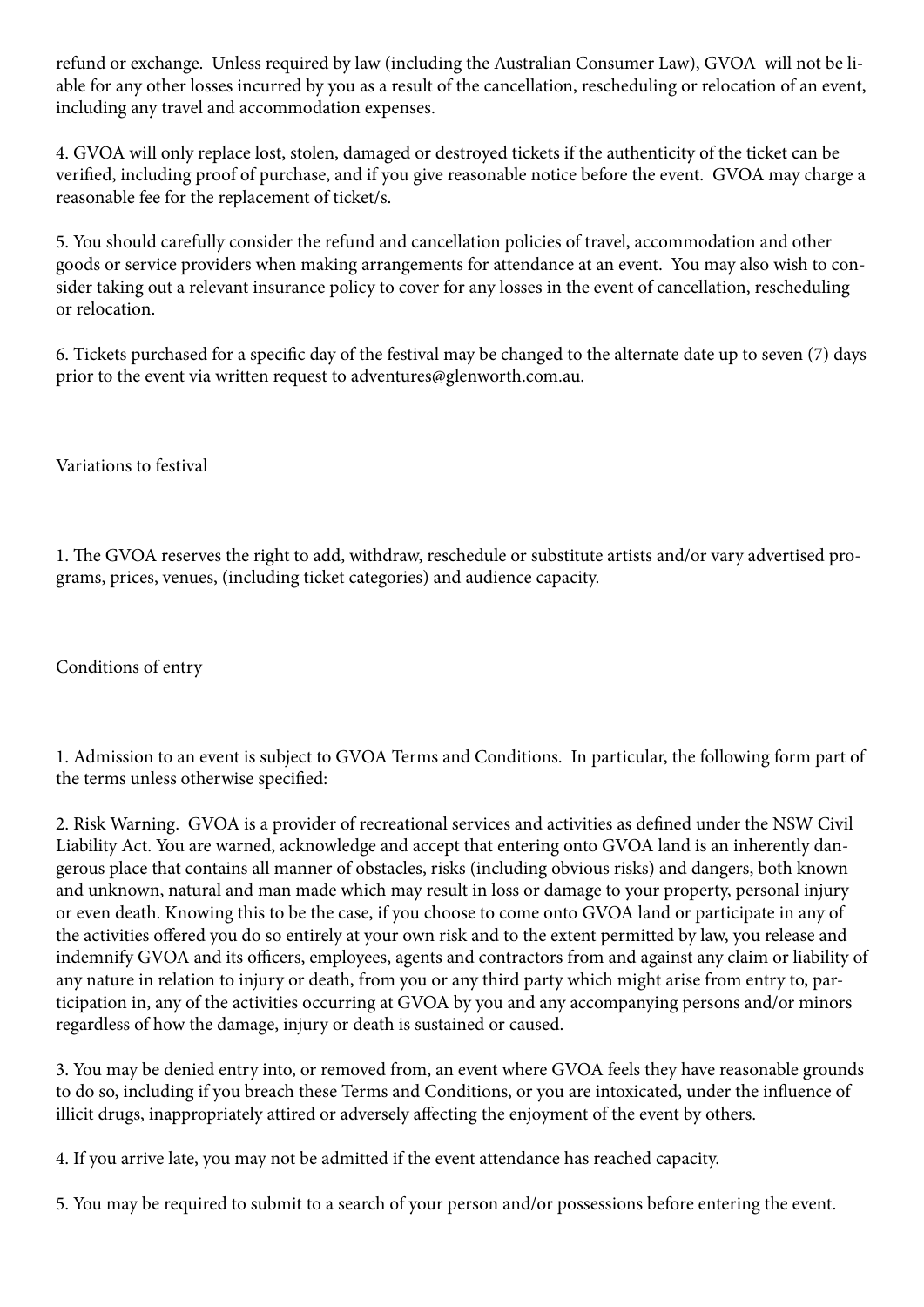6. GVOA will employ a photographer and videographer on the days of the festival. If you do not consent to photos being taken of your/your child, it is your responsibility to advise the photographer/videographer accordingly. By purchasing a ticket to the festival you hereby give permission to GVOA to use your name and photographic likeness in all forms and media for advertising, exposition displays, trade, and any other lawful purposes in perpetuity. GVOA will not sell these images or use inappropriately.

Authenticity and validity of tickets

1. Entry to an event may be refused if the authenticity or validity of a ticket is questionable, including because the ticket has been damaged or defaced in any way, or has not been purchased from GVOA or other authorised points of sale.

Collection and delivery of tickets

1. You must allow adequate time for collection or delivery of tickets. Methods of collection and/or delivery will be available when choosing your collection/delivery details. In the interests of minimising ticket scalping, GVOA may change your delivery method to "venue collect" at its discretion.

2. Where concessions are applicable, suitable and valid identification must be provided for collection of tickets and at the event.

Limitations on number of tickets purchased

1. When purchasing tickets you may be limited to a specified number of tickets. If you exceed the stated ticket limit, you may have any or all of your orders and tickets cancelled without notice by GVOA at its discretion. This includes orders associated with the same name, e-mail address, billing address, credit card number or other information. Ticket limits apply to ensure fair access to tickets, and as a measure to minimise ticket scalping.

System Errors

1. While GVOA takes all reasonable care to ensure that tickets are correctly priced and only available for sale when intended, sometimes errors may occur. GVOA may cancel an order made as a result of any such error, although in the case of a pricing error GVOA will endeavour to contact you to give you the option of purchasing the ticket at the correct price.

Customer Errors

1. If an error on your behalf results in GVOA reprocessing the ticket transaction at your request, GVOA may charge to you the actual costs incurred in reprocessing the ticket transaction, including any chargeback or postage fees charged to GVOA by a third party.